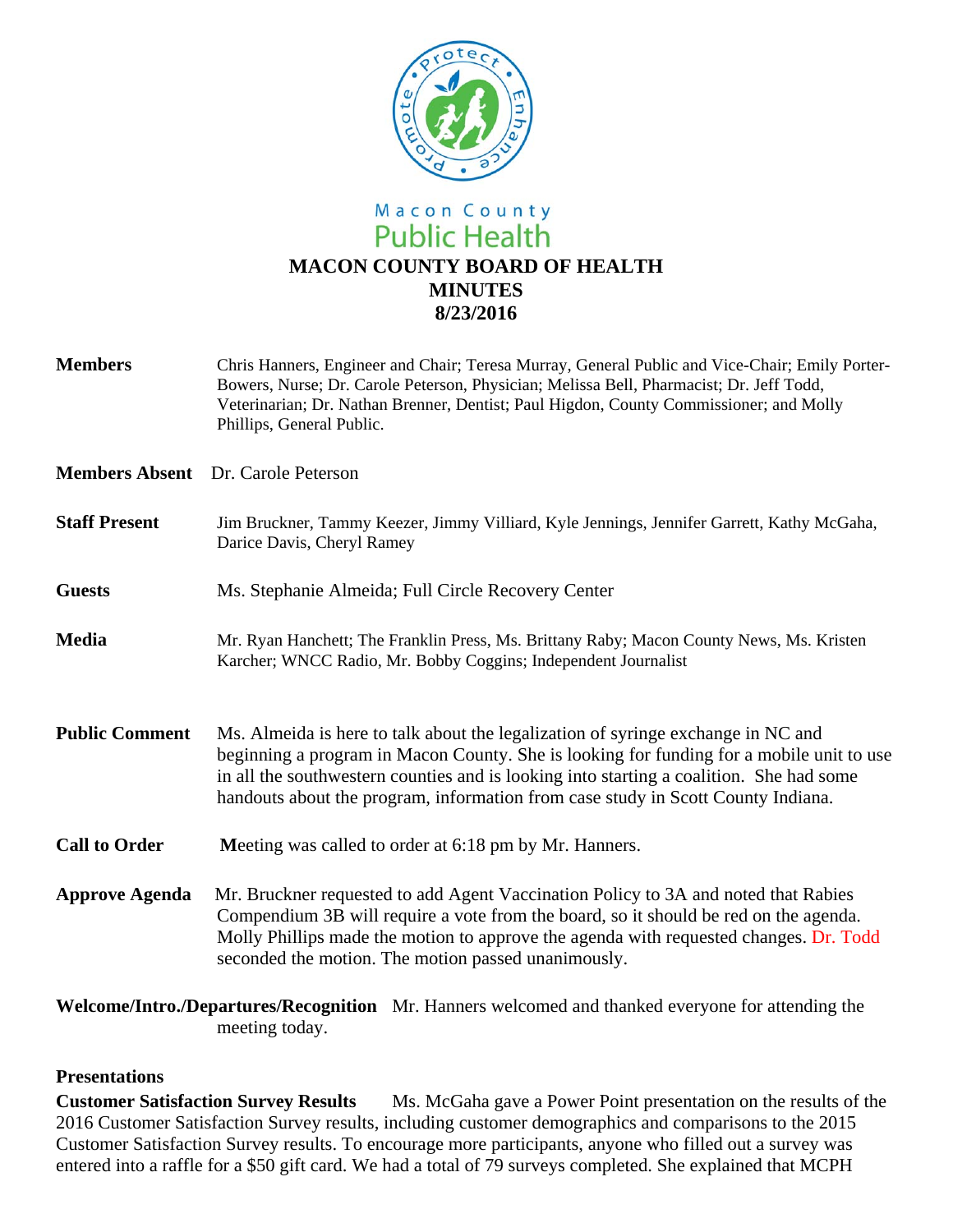holds the annual survey as part of the accreditation process. The survey was conducted throughout the month of May in the Health Department, Animal Services and Adult/Child Dental. Once the survey was complete, the results were reviewed by leadership and an improvement plan was built based on the findings. This year's improvement plan will focus on MCPH staff introductions to the clients. Section Leaders asked staff for improvement suggestions and the following ideas were decided upon; Employees will focus on introducing themselves to the clients upon initial meeting, MCPH will be purchasing name plaques for employee desks and doors, and introduction reminders will be placed around the building in an effort to keep introductions a top priority.

**Approve Minutes of Previous Meeting** Mr. Higdon made a motion to amend the July minutes to show that he was present at the meeting not absent. Ms. Phillips seconded the motion. The motion passed unanimously.

## **Old Business**

**A. Needle Exchange** Ms. Baker reviewed a handout on House Bill 972 (Needle Exchange Program). She explained the bill in detail and the state requirements that must be met for the program.

Mr. Bruckner explained that MCPH is asking for the Board to approve, by a motion, to partner with Ms. Almeida of Full Circle Recovery Center to begin a needle exchange program in Macon County. Mr. Higdon asked what the cost would be to MCPH. Mr. Bruckner explained that no public funds may be used to purchase syringes and that the state is looking for grant sources at this time. He also noted that there is a program through the state that will offer 600 free syringes to health departments and we would share those with Ms. Almeida.

Mr. Higdon asked how we would properly dispose of needles and syringes. Ms. Almeida said that she is already working with people to educate them on proper needle disposal in Macon County, the NC Harm Reduction Coalition will partner with us to help dispose of needles, and there is also a program at Haywood County that she participates in.

Dr. Todd asked if used needles are allowed to go to the dump without being in a biohazard container. Ms. Almeida said that is correct. She currently instructs her clients to put used needles in an old laundry detergent bottle. Dr. Brenner raised some concerns about the safety of this process and the possibility of soil contamination.

Ms. Almeida said that her goal with the needle exchange program is to partner with all seven westernmost counties of NC and form a coalition. Ms. Phillips asked if the grant covers all of Macon County or all of the seven western counties. Ms. Almeida said the grant ends in two weeks, but she has been working in several of the counties not just Macon. Mr. Bruckner said we might be able to assist with the other health departments.

Mr. Bruckner said that he has been talking with Chris Stahl, Director of Solid Waste Management, about disposing needles/syringes at the county landfill. Mr. Stahl has some concerns about disposal of needles and syringes and the potential risks to employees. Ms. Almeida said disposal at the landfill would look like a very large container with an opening at the top that would allow a person to dispose of his/her own needles.

Mr. Hanners asked for the Board to support Ms. Almeida in the needle exchange program. Ms. Phillips made a motion for MCPH to partner with Ms. Almeida in the Needle Exchange program. Ms. Porter-Bowers seconded the motion. Mr. Hanners asked for any more discussion. Dr. Brenner mentioned that he had some reservations about the disposal of needles/syringes. Ms. Almeida said she is willing to work with the Board to figure out the best way of disposal. The motion passed unanimously.

**Rabies Compendium** Mr. Bruckner said that once the Board had heard the information being shared this evening, in order for the Board to take action at their next meeting, he would require a motion and vote allowing him to post a notice 10 days prior to the meeting at which the rule would be adopted by the Board. The rule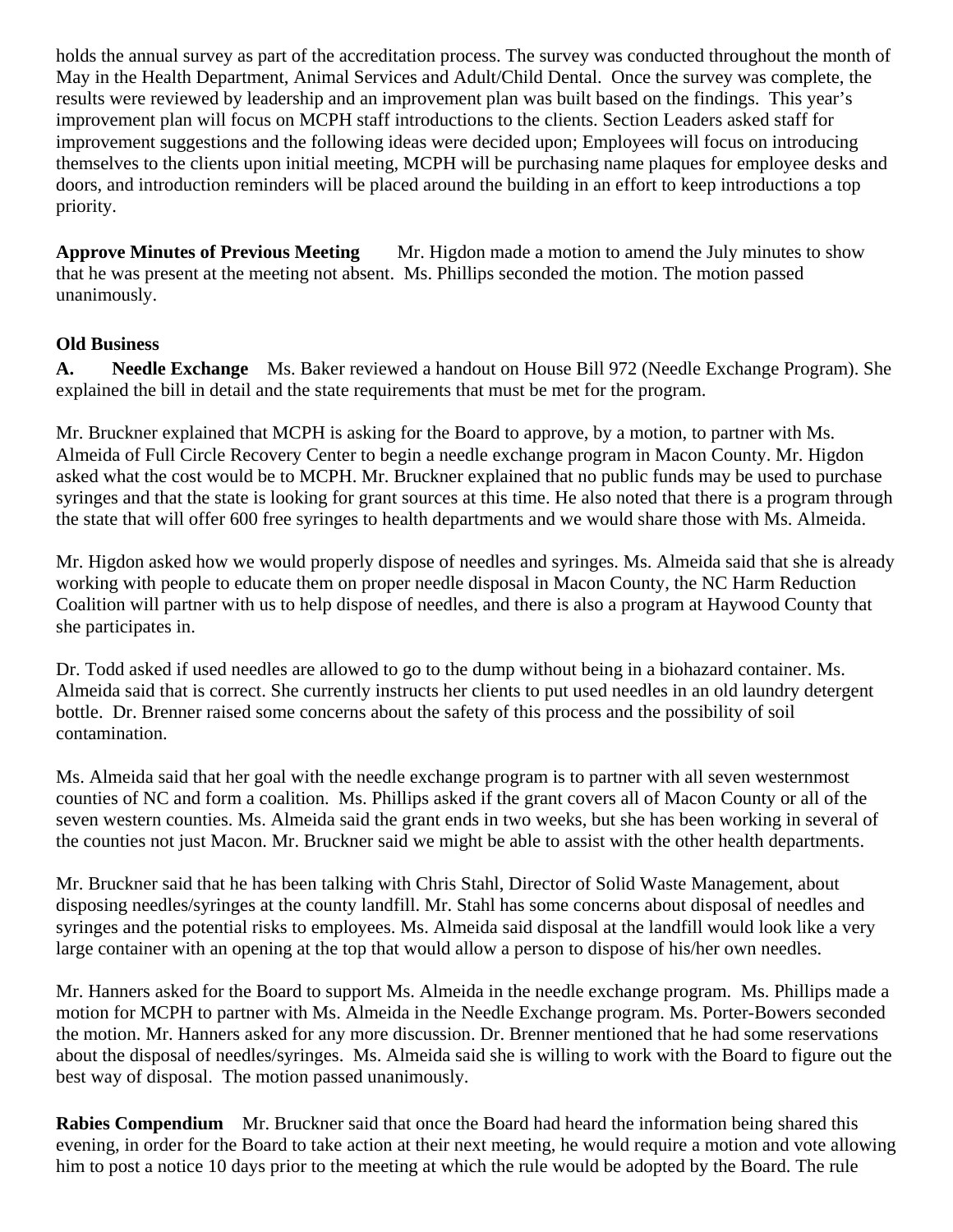would be, to adopt the recommendations and guidelines for rabies post-exposure management of dogs and cats specified by the National Association of State Public Health Veterinarians in the 2016 edition of the Compendium of Animal Rabies Prevention and Control (part I.B.5: Postexposure Management). These provisions of the Compendium shall be the required control measures pursuant to N.C.G.S. 130A-197.

Mr. Hanners asked if this rule was independent of the county. Mr. Bruckner said yes, a rule of a local board of health differs from that of a county ordinance in that it is a board of health rule. He said that board of health rules were applicable within all municipalities within the local board's jurisdiction meaning each municipality would not have to adopt the rule as they do an ordinance for the rule to be applied within that municipality.

Dr. Villiard explained the latest revision of the Rabies Compendium. He said, the National Association of State Public Health Veterinarians (NASPHV) in the 2016 edition of the Compendium of Animal Rabies Prevention and Control is considered the Gold Standard and Standard of Care for the management of rabies in animals. The current NCGS regarding rabies management are based off of the 2011 NASPHV Rabies Compendium. The Compendium was updated on March 2016, but the state was unable to pass new legislation adopting the Compendium in the short session. The main change in new compendium includes reducing quarantine of nonvaccinated animals exposed to a rabid animal from 6 months to 4 months; boosting a previously immunized animal that has a documented expired rabies vaccine and quarantine for 45 days (previously, animals with expired rabies vaccine where considered unvaccinated); allowing owner's with previously vaccinated animals, but no proof of vaccination, the option to have paired rabies titers to prove previous vaccination and reducing quarantine from 4 months to 45 days. These changes were based on research from Kansas State University College of Veterinary Medicine. Another more subtle change is the requirement to seek veterinary care after the animal is exposed. This allows a veterinary medical profession to assess the current health of the animal and to the extent possible, evaluate the rabies risk posed from the exposure. The Compendium is based on the current science and gives a scientific basis to make recommendation on the management of animals exposed to rabies; it gives owners more options beside the current options of euthanasia or six months quarantine. Dr. Todd said that the change from 6 months to 4 months is financially better for owners. Dr. Villiard closed by saying, we would like for you to adopt a standard that goes along with the national standard.

Mr. Bruckner explained the Boards rule making authority. He said the general statutes allow a local board of health to adopt a rule which protects and promotes the public health. He said that a local board of health may adopt a more stringent rule in an area regulated by the Commission for Public Health or the Environmental Management Commission where, in the opinion of the local board of health, a more stringent rule is required. He said after consultation with the County Attorney Chester Jones and the attorney at the State Division of Public Health Chris Hoke that this rule would effectively and efficiently promote and protect the public health by:

- 1. utilizing the most current science;
- 2. providing more definitive guidance for Local Health Directors actions; and
- 3. providing for a quicker response by the Local Health Director regarding rabies issues.

Mr. Bruckner also said that not less than 10 days before the adoption of any local board of health rule, the proposed rule shall be made available at the office of each county clerk within the board's jurisdiction, and a notice shall be published in a newspaper having general circulation within the area of the board's jurisdiction.

Mr. Hanners said the 2016 compendium makes things easier on the owner and financially benefits the owner as well. Mr. Hanners asked if there was any further discussion, being none, Dr. Todd made a motion that the Secretary of the Board post 10 days prior the next Board meeting in the office of the county clerk and a local newspaper the intent of the Board of Health to adopt a rule. The rule will be, to adopt the recommendations and guidelines for rabies post-exposure management of dogs and cats specified by the National Association of State Public Health Veterinarians in the 2016 edition of the Compendium of Animal Rabies Prevention and Control (part I.B.5: Postexposure Management). These provisions of the Compendium shall be the required control measures pursuant to N.C.G.S. 130A-197. Commissioner Higdon seconded the motion. The motion passed unanimously.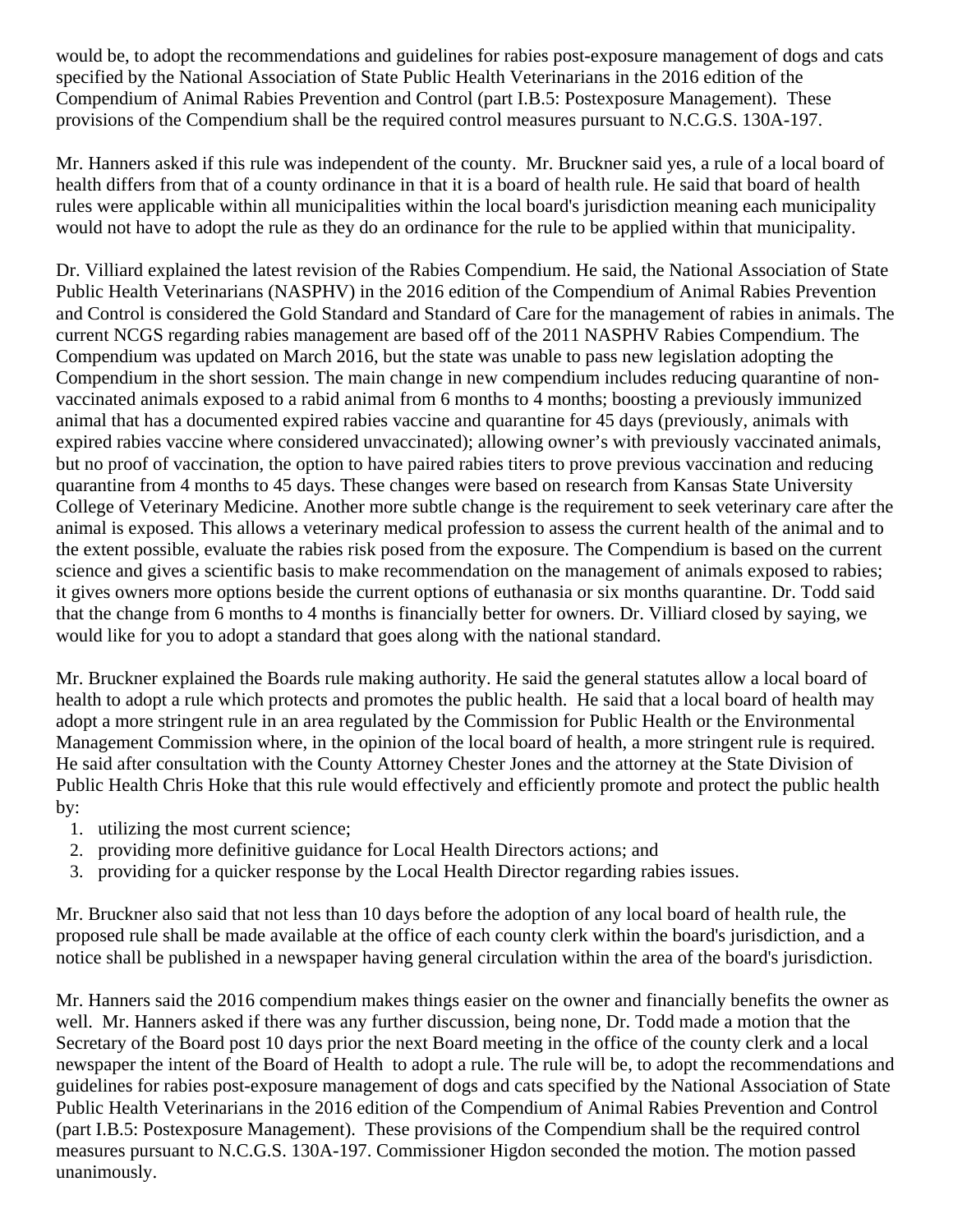**Agent Vaccination Policy:** Mr. Bruckner handed out the policy and requested the Board consider revising the policy. He said there were two changes.

Mr. Bruckner first referred the Board members to the suggested changes in section 3.0.

Mr. Bruckner then referred the Board to the TB testing section 6.7.5 of the current policy. He said we currently test employees at hire for TB; however, the CDC recommends a Two-step method for testing health care workers. Mr. Bruckner said Dr. Dewhurst the Department Medical Director is in support of this change. He said, Dr. Dewhurst and Cheryl Ramey Communicable Disease Nurse recommend we test all current employees now and all new hires in specific occupational settings in the future using the Two-step testing method. The employees who would be required receive the Two-step test are: Staff working in clinical settings (i.e. clinicians, nurses, nutritionists, dental, and laboratory) and front line clerical staff. Ms. Phillips asked how nutrition people are at risk of getting TB. Ms. Ramey said their jobs are similar to those performing direct patient care. Ms. Ramey explained what direct contact or direct patient care is, and the risk to MCPH staff and clients. Ms. Phillips asked what the added cost to doing a Two-step test was. Mr. Bruckner said that we have not calculated that out yet, but we can find out exactly what the cost will be if you would like. Ms. Ramey said that the cost test is \$20. Mr. Bruckner said that \$20, but that includes the administrating fee and that the average cost for the vaccine was around \$8 dollars per test. Mr. Bruckner asked Ms. Bowers if her agency performed the Two-step test and Ms. Bowers replied yes. Mr. Villiard asked what the difference was between the Two-step test and what we currently do. Ms. Ramey explained that our ability to react to the TB solution decreases. She explained that repeated TB skin testing can cause a reaction called booster effect where an initial TB test result is negative, but a second TB test performed within  $2 - 3$  weeks, but could be as much as 12 months could result is positive test result, which would mean the person was exposed to TB before they came to work for us. Ms. Ramey said that if we did serial Two-step testing in our building where their initial Two-step test was negative and we tested them again 12 months later and they were positive that maybe they were exposed in our building. Ms. Ramey went on to inform the Board that we do TB risk assessment in our building an annual that identifies us as a low risk facility which makes serial Two-step testing at this point is not indicated, but Dr. Dewhurst has recommended doing a questionnaire vs. actually placing a skin test. The questionnaire would be administered by a nurse to assess their risk change in the last year. Ms. Ramey said we have not had any active pulmonary TB cases in Macon County in recent years; but, we have had patients referred to us with TB, but according to her smears she was not infectious and we have had a couple of suspected cases referred to us, but they were all ruled out. Mr. Hanners asked if there were any other questions on the TB section, being none he ask Mr. Bruckner to move on to the next section.

Mr. Bruckner introduced the second requested change to 6.7.6 section of the policy. . Mr. Bruckner referenced section of the policy regarding Intranasal Influenza Vaccine (Flu-Mist). He said that the current policy states Preservative Free and Intranasal Influenza Vaccine will be made available upon agent request. He said they were recommending removal to the intranasal vaccine from the policy. He said APIC voted in June of 2016 that live attenuated influenza vaccine, also known as the "nasal spray or Flu Mist", should not be used during the 2016-2017 flu season. ACIP's decision is based on data showing poor or relatively low effectiveness of live attenuated influenza vaccine from 2013 through 2016. He said the U.S. Influenza Vaccine Effectiveness Network showed the estimate for vaccine effectiveness for the live attenuated influenza vaccine against any flu virus was 3 percent (for those 2 to 17 years of age). Also in addition to that the American Academy of Family Physicians has come out in support of the ACIP recommendation. He went on to say, that after consultation with the Dr. Dewhurst, regarding the efficacy of vaccine, it was decided that we will not be offering flu mist to our clients or staff this flu season. It was also decided in consultation with Dr. Dewhurst, that if staff choose to receive flu-mist from another source, they will be considered unvaccinated and be required to wear a mask in accordance with the department vaccination policy. Ms. Phillips asked if the policy could just be changed to include the statement, if the vaccine is available. Hs said that after consulting with the Medical Director, that based on the CDC recommendation and the efficacy of the vaccine that we would not be offering flu-mist to the clients of the health department, therefore we would not be offering it to staff either. Additionally due to the recommendation and the efficacy of the vaccine any staff member who gets flu-mist else from somewhere else,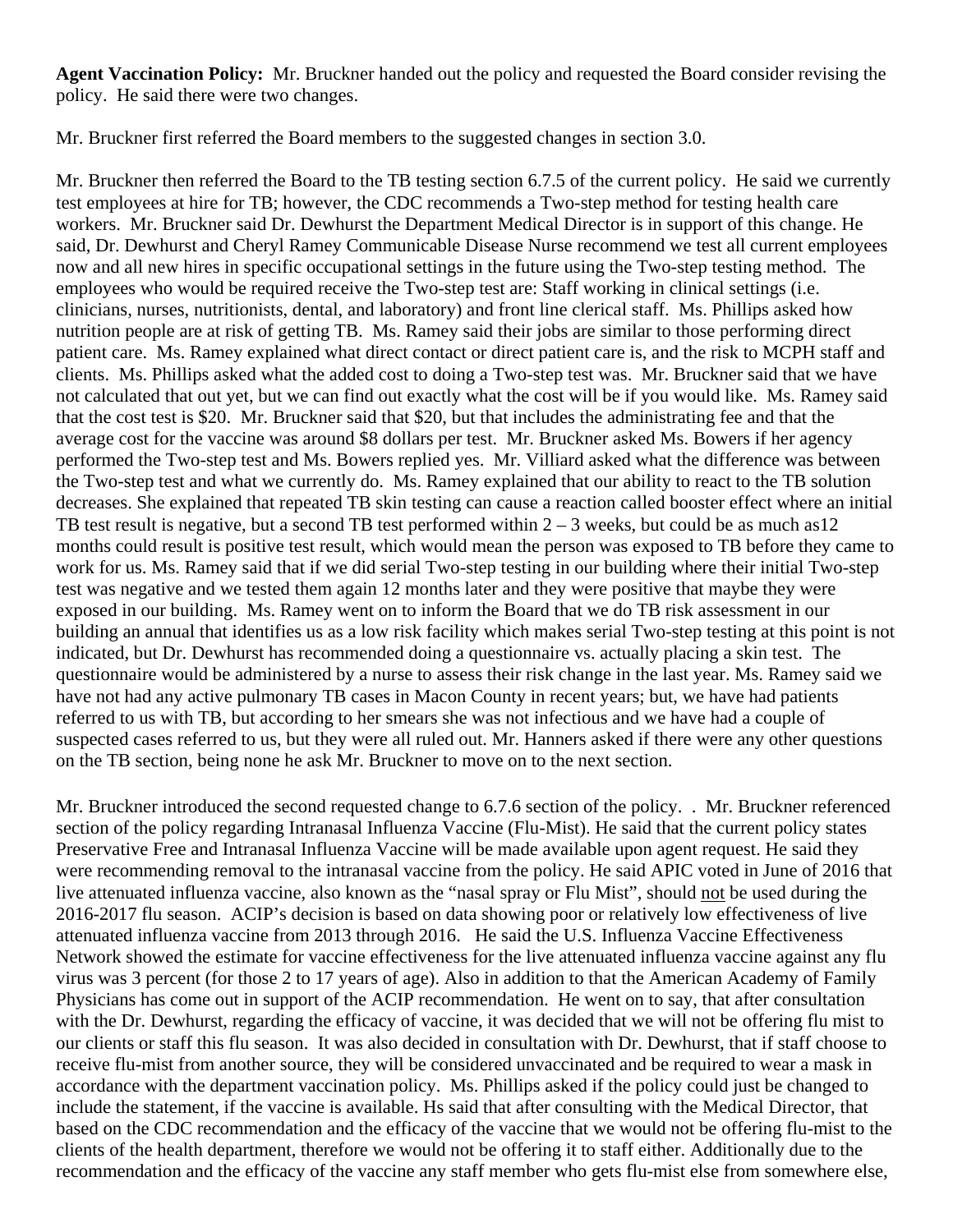will be considered unvaccinated and will be required to wear a mask in accordance with the Departments vaccination policy. Mr. Hanners asked the question, so basically you are taking flu-mist out and leaving preservative free in. Mr. Bruckner said we are leaving preservative free in. Mr. Hanners asked if there was anything that referenced the recommendations. Mr. Bruckner said yes and made reference to where it was in the Board packet. He also made reference to the suggested change in the reference section of the policy where the specific date for the CDC/ACIP recommendation would be changed to just "current recommendations". Ms. Phillips asked so if you have the current recommendations on that one why don't you restate it that the preservative free vaccine or flu-mist if the CDC recommends it would be available it would be offered. Mr. Bruckner said that the county attorney recommended that we take out, but I could take that recommendation back to him if the Board would like me to do that. Mr. Hanners references the change to section 4.2 which say current recommendations which would indicate that each year the recommendations would change. No that is just saying that whatever the current CDC recommendation is we would follow it. Mr. Hanners said so that means that if next year they accepted flu-mist we would have to have the conversation again. Mr. Bruckner said no, we would not have to, that if recommended and we could purchase it than we are going to give it. Ms. Garrett said that next year when we see what is being recommended by the CDC/ACIP we can look at the flu policy again and add flu mist back in if it's available. Ms. Phillips said I thought the reason you were putting the recommendation to use current recommendation was so you wouldn't have to change it every year. Mr. Bruckner suggested that it would be better to remove the entire line form the policy that references a specific vaccination type so the department can offer whatever is available. Mr. Higdon asked in reference to attachment A to the policy what the live attenuated influenza vaccine was. Mr. Bruckner replied that is flu-mist, the live attenuated influenza vaccine. Mr. Higdon asked if that was still the recommendation from the CDC. Mr. Bruckner said that is correct, however, this year they are not recommending the intranasal vaccine. Mr. Higdon asked if attachment A to the policy should even be in there. Mr. Bruckner said yes it should. Ms. Phillips asked so babies were not going to be offered flu mist. Mr. Bruckner said it was not being recommended flu-mist for children 2 years or older. Ms. Garrett said that we have injectable vaccine that we can give to 6 months and up. Mr. Hanners asked if there was any other discussion on the TB or the flu. Mr. Higdon asked if they still have the option to do the mask thing. Mr. Bruckner said yes. Ms. Bowers asked how many employees opted out of the flu vaccination last year. Mr. Bruckner responded: four.

Mr. Higdon asked to see the official recommendation from the CDC. Mr. Bruckner referred him to the page in the Board packet which referenced the CDC/ACIP recommendation. Ms. Phillips asked does that cause problems because there are other people in this building that are not health department employees that are not required because they are county employees to get the flu vaccine or wear a mask. Mr. Bruckner said yes you are correct, but that he could not require other county employees to get the shot or wear a mask, that he could only create policy for health department employees. Ms. Phillips asked again if that caused problem. Mr. Bruckner again replied, yes it does, but most other county employees in this building don't commingle with our staff and don't performing the same functions. Mr. Hanners asked when do we have to have this policy approved by. Mr. Bruckner said it needed to be before October. Ms. Keezer said we like to have our staff begin getting vaccinated before the county fair. Mr. Hanners said that in order to change the policy we have to have a motion. Dr. Brenner asked if we could just strike section 6.7.6.4. Ms. Phillips said that what she would not want to happen is if someone who wanted preservative free that it would be available. Ms. Garrett said we always have to have preservative free for our pregnant women so it would always be available for staff. Mr. Hanners asked again if there was any other discussion. There being no further discussion Mr. Hanners stated that it would remain unchanged.

## **New Business**

**A. Flu Plan** MCPH will hold the first flu clinic on Friday, Sept. 16 from 1pm to 7pm. Ms. Garrett said that we have started getting some of the flu vaccine in, but only high dose and preservative free. We began vaccinating some prenatal clients today. The state does not have the vaccines ready for distribution yet. The MCPH staff has buttons to wear on their shirts to encourage people to get the flu vaccine this year. Ms. Porter-Bowers asked if we have seen the flu in Macon County yet this year. Ms. Garrett said we have not seen any at the Health Department but, Ms. Bell said they sold their first Tamiflu of the season today at Walgreens. Ms. Phillips asked what the cost of a flu vaccine is. Ms. Garrett said MCPH charges \$30 for Quadra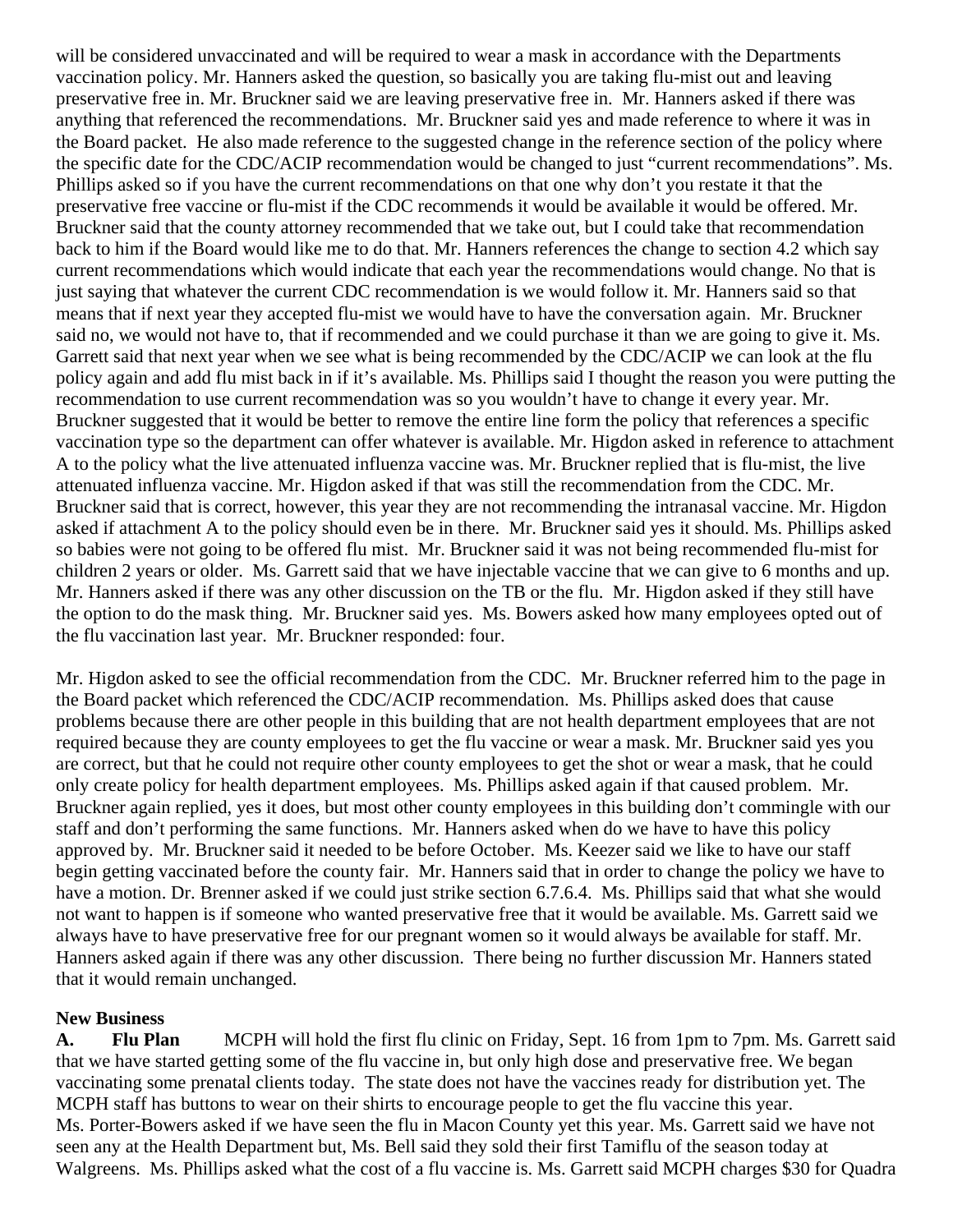valent and \$55 for high dose. It was also noted that we do bill insurance even when we are at a flu clinic such as the fair.

**B. Billing Guide and Fee Plan** Ms. Keener talked about the monitoring of MCPH programs and the new state requirements for billing and coding. She reviewed "MCPH Billing and Collections Policies and Fee schedules FY 16-17" and highlighted the proposed changes. Mr. Hanners asked again for clarification that all of these changes are to comply with state guidelines. Mr. Bruckner confirmed that that is correct.

Mr. Higdon asked if we can take out of county residents if a program is federally funded. Mr. Bruckner said that if a program is federally funded we are required to take out of county residents.

Mr. Higdon then asked why we don't take out of county patients for Dental. Mr. Bruckner said because we have enough need in Macon County and that the objective of the program is to serve Macon County residents. There was discussion on the no show rate in dental. Mr. Villiard said that our no show rate was very low when compared to other clinics. Mr. Bruckner also added that we have attempted to modify the schedule in order to counteract the no shows, but have run into a lot of resistance from the Dental staff. Mr. Higdon asked again asked why a patient paying cash can't be seen even if they are an out of county resident. Dr. Brenner explained that once patient care is established, they are our patient from that point on. There is a dismissal process that must be followed and there are liability issues that go along with that. Therefore, if we establish care with an out of county patient they are our patient and we do not have the right to deny care based on ability to pay. Ms. Porter- Bowers made a motion to accept the proposed changes to the billing guide to comply with state guidelines. Ms. Bell seconded the motion. The motion passed unanimously.

 **Fee Plan** - Ms. Keener referred to the included "Macon County Public Health Fee Schedule". She explained that there is new guidance from the state regarding the drug fees we can charge to our patients. She went through the fee plan and explained the proposed fee changes and newly added fees. She also explained that we took an average of the last three drug pricings to determine how much to charge the patient.

Mr. Villiard reviewed the Animal Services Fee Plan handout that was included. He reminded everyone that this is the first time that Animal Services fees have been included in fee schedule, with the exception of Microchipping animal.

When referring to the fee plan, Dr. Todd asked how the money for animal citations is collected and monitored for payment. Mr. Villiard said that Animal Services monitors to make sure citations are paid. There is a log in the Animal Services building that is kept at the front desk. Whenever someone makes a payment it is logged in the book.

Ms. Phillips asked about the citation process. Mr. Villiard said that typically visits to the owner of the animal are made when there is a complaint about an animal, and, if necessary, a citation is written. Dr. Todd asked at what point a citation becomes outstanding. Mr. Villiard said after 30 days, if the citation has not been paid another visit is made to the owner of the animal and they are reminded to go pay the citation. If the citation is not paid it can then be turned over to the magistrate. We are currently working on adding different avenues of payment collection. Molly Phillips made a motion to approve the fee plan as presented. Ms. Bell seconded the motion. The Motion passed unanimously.

## **Board Training and Information**

- A. Macon county Fair Handout
- B. Annual Update of List of Committees
- C. Budget Update